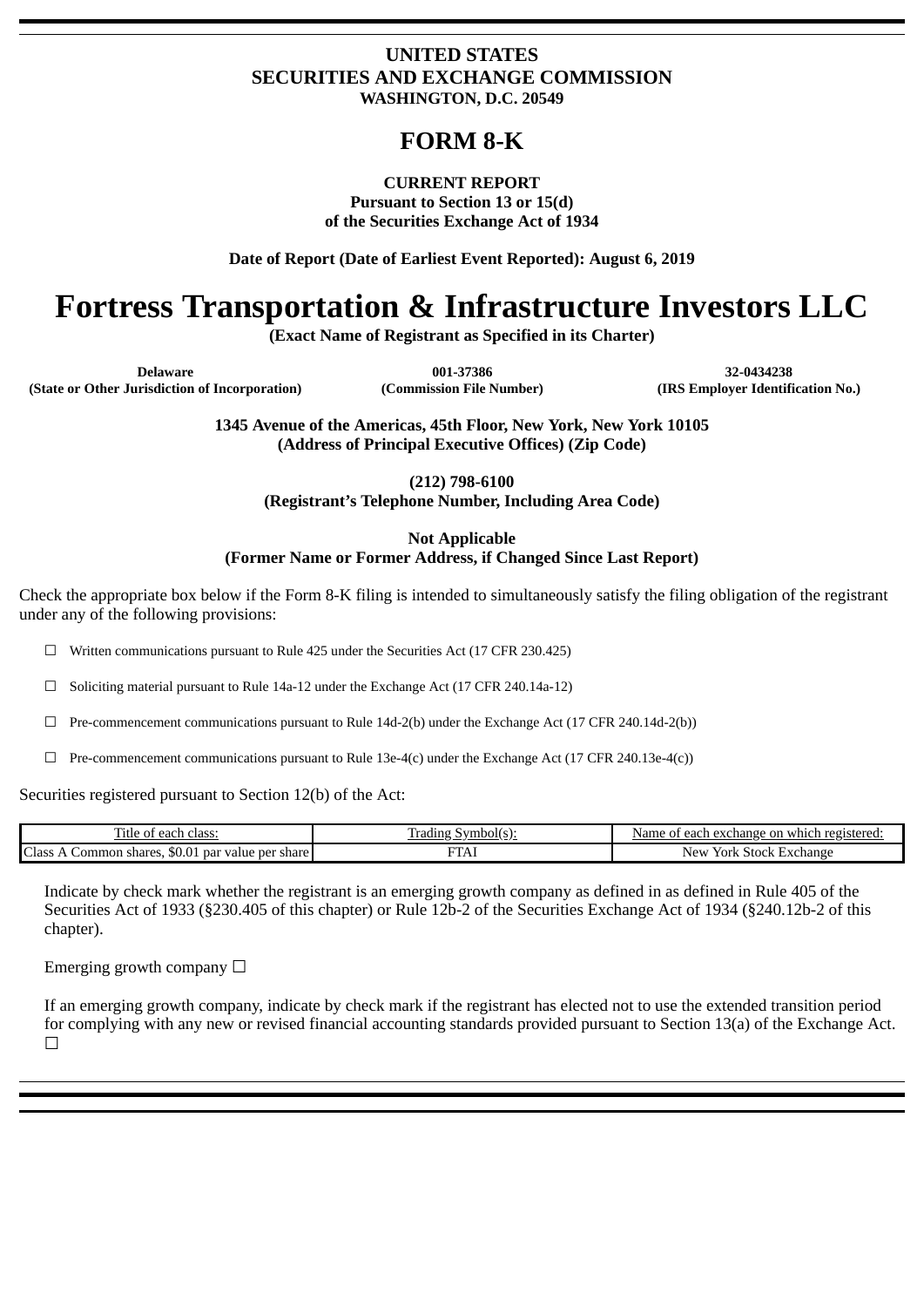#### **Item 1.01 Entry into a Material Definitive Agreement.**

On August 6, 2019, Fortress Transportation and Infrastructure Investors LLC, a Delaware limited liability company (the "Company"), entered into Amendment No. 3 (the "Amendment") to the Credit Agreement dated as of June 16, 2017 (as amended by Amendment No. 1 dated as of August 2, 2018, and as further amended by Amendment No. 2 dated as of February 8, 2019, the "Existing Credit Agreement"), among the Company, as the borrower, JPMorgan Chase Bank, N.A., Morgan Stanley Senior Funding, Inc. and Barclays Bank PLC, as lenders and issuing banks, and JPMorgan Chase Bank, N.A., as administrative agent (in such capacity, the "Administrative Agent").

The Amendment, among other things, makes certain modifications to the financial covenants under the Existing Credit Agreement.

The foregoing description of the Amendment does not purport to be complete and is subject to, and qualified in its entirety by reference to, the full text of the Amendment, which is attached hereto as Exhibit 10.1 to this Current Report on Form 8-K and is incorporated herein by reference.

#### Item 2.03 Creation of a Direct Financial Obligation or an Obligation under an Off-Balance Sheet Arrangement of a Registrant.

The information included in Item 1.01 with respect to the Amendment is incorporated by reference into this Item 2.03.

#### **Item 9.01 Financial Statements and Exhibits.**

#### (d) Exhibits.

| Exhibit<br><b>Number</b> | <b>Description</b>                                                                                                                                                                                                                                                                                                                                                                               |
|--------------------------|--------------------------------------------------------------------------------------------------------------------------------------------------------------------------------------------------------------------------------------------------------------------------------------------------------------------------------------------------------------------------------------------------|
| 10.1                     | Amendment No. 3 dated as of August 6, 2019, among Fortress Transportation and Infrastructure Investors LLC, as borrower, Fortress<br>Worldwide Transportation and Infrastructure General Partnership, as grantor, JPMorgan Chase Bank, N.A., Morgan Stanley Senior Funding,<br>Inc. and Barclays Bank PLC, as lenders and issuing banks, and JPMorgan Chase Bank, N.A., as administrative agent. |
| 104                      | Cover Page Interactive Data File - the cover page XBRL tags are embedded within the Inline XBRL document.                                                                                                                                                                                                                                                                                        |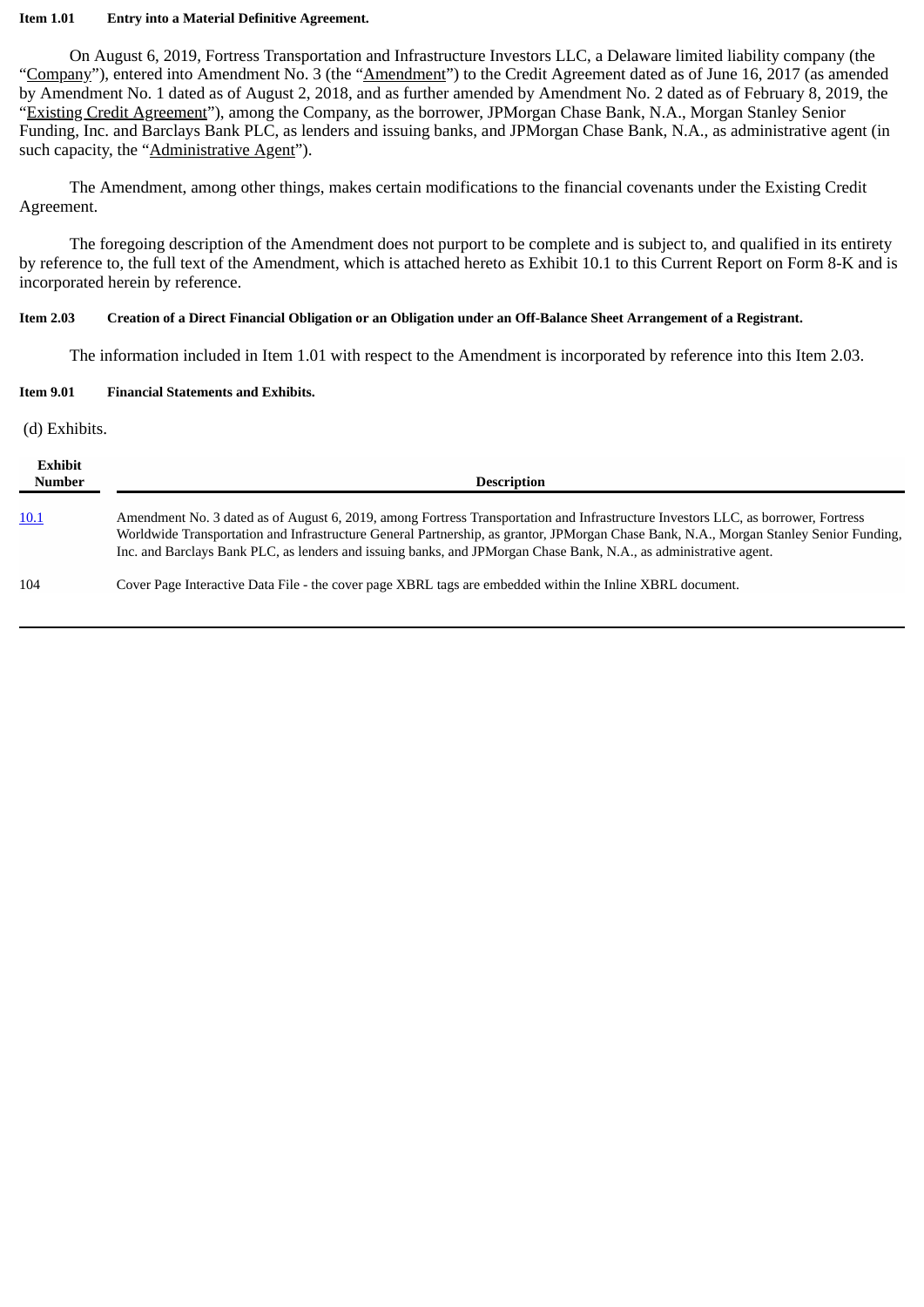## **SIGNATURE**

Pursuant to the requirements of the Securities Exchange Act of 1934, the registrant has duly caused this report to be signed on its behalf by the undersigned hereunto duly authorized.

> FORTRESS TRANSPORTATION AND INFRASTRUCTURE INVESTORS LLC

By: /s/ Scott Christopher

Name: Scott Christopher<br>Title: Chief Financial O Chief Financial Officer

Date: August 9, 2019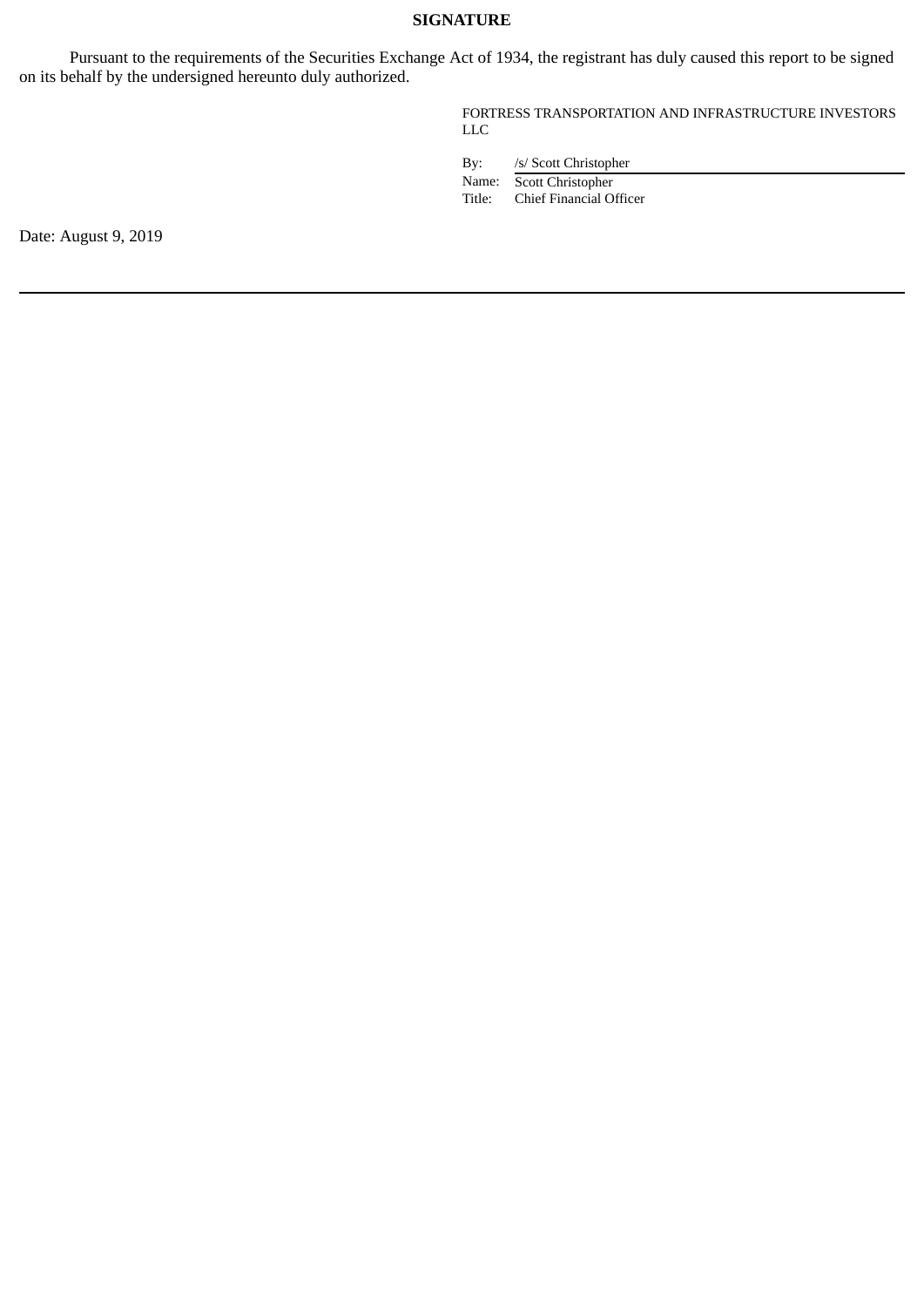### EXECUTION VERSION

<span id="page-3-0"></span>AMENDMENT NO. 3 dated as of August 6, 2019 (this "Amendment"), to the CREDIT AGREEMENT dated as of June 16, 2017 (as amended by Amendment No. 1, dated as of August 2, 2018, as further amended by Amendment No. 2, dated as of February 8, 2019, and as further amended, supplemented or otherwise modified prior to the date hereof, the "Credit Agreement"), among FORTRESS TRANSPORTATION AND INFRASTRUCTURE INVESTORS LLC, a Delaware limited liability company (the "Borrower"), each lender from time to time party thereto (each individually referred to therein as a "Lender" and collectively as "Lenders") and JPMORGAN CHASE BANK, N.A., as administrative agent (in such capacity, the "Administrative Agent").

A. The Borrower has requested that the Credit Agreement be amended as set forth herein.

B. The Lenders party hereto are willing to so amend the Credit Agreement, in each case on the terms and subject to the conditions set forth herein.

Accordingly, in consideration of the mutual agreements herein contained and other good and valuable consideration, the sufficiency and receipt of which are hereby acknowledged, the parties hereto agree as follows:

SECTION 1. Defined Terms. Capitalized terms used and not defined herein shall have the meanings assigned to such terms in the Credit Agreement. The rules of interpretation set forth in Section 1.2 of the Credit Agreement are hereby incorporated by reference herein, *mutatis mutandis*.

SECTION 2. Amendments. Effective as of the Third Amendment Effective Date, Section 6.10(b) of the Credit Agreement is hereby amended and restated in its entirety to read as follows:

> "(b) Debt to Total Equity. The Borrower shall not permit the Debt to Total Equity Ratio for the Borrower and the Restricted Subsidiaries as of the last day of any Test Period to exceed 3.00 to 1.00."

SECTION 3. Representations and Warranties. To induce the other parties hereto to enter into this Agreement, the Borrower hereby represents and warrants to the Administrative Agent and each of the other parties hereto that:

(a) As of the Third Amendment Effective Date, each Loan Party has duly executed and delivered and authorized this Amendment and this Amendment constitutes the legal, valid and binding obligation of such Loan Party enforceable in accordance with its terms, subject to the effects of bankruptcy, insolvency, fraudulent conveyance, reorganization and other similar laws relating to or affecting creditors' rights generally and general principles of equity (whether considered in a proceeding in equity or law).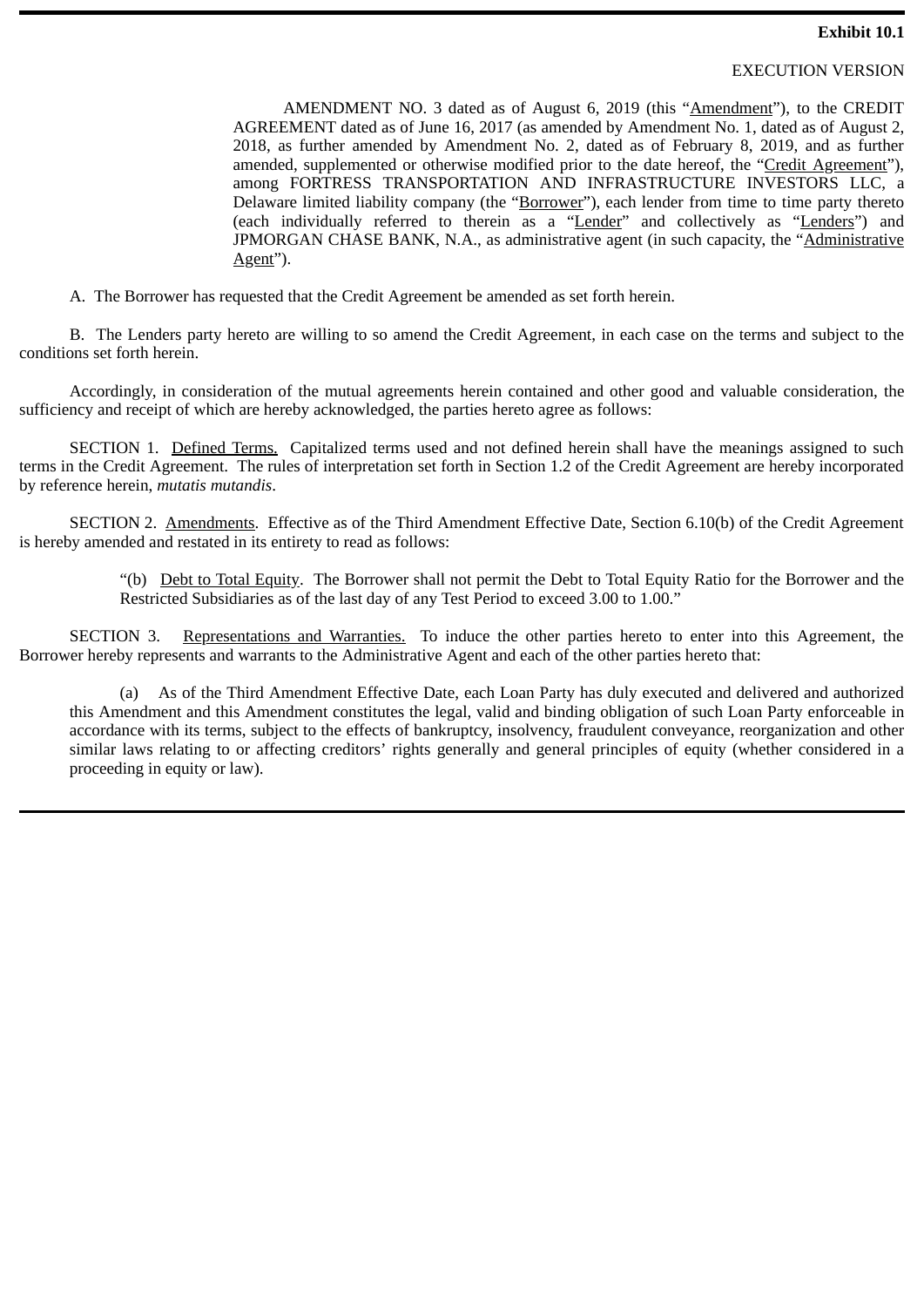(b) As of the Third Amendment Effective Date, (i) the representations and warranties set forth in the Credit Agreement and in the other Loan Documents are true and correct in all material respects except to the extent such representations and warranties specifically relate to an earlier date, in which case such representations and warranties were true and correct in all material respects on and as of such earlier date; *provided* that, in each case, such materiality qualifier is not applicable to any representations and warranties that already are qualified or modified by materiality in the text thereof and (ii) no Default or Event of Default has occurred and is continuing.

SECTION 4. Conditions to Effectiveness. The effectiveness of this Amendment is subject to the satisfaction or waiver, on or prior to August 6, 2019, of the following conditions precedent (the date on which all such conditions are satisfied or waived, the "Third Amendment Effective Date"):

(a) The Administrative Agent shall have received from the Borrower and the Required Lenders either (i) a counterpart of this Amendment signed on behalf of such parties or (ii) written evidence satisfactory to the Administrative Agent (which may include facsimile or other electronic transmission of a signed signature page of this Amendment) that such parties have signed a counterpart of this Amendment.

(b) The Borrower shall have paid all fees due and payable as of the Third Amendment Effective Date and all expenses for which reasonably detailed invoices have been presented prior to the Third Amendment Effective Date that are due to the Administrative Agent and the Lenders and required to be paid on the Third Amendment Effective Date in connection with the transactions contemplated hereby.

(c) The representations and warranties set forth in Section 3 shall be true and correct.

The Administrative Agent shall notify the Borrower and the Lenders of the Third Amendment Effective Date, and such notice shall be conclusive and binding.

SECTION 5. Consent and Reaffirmation. Each of the Loan Parties hereby (i) consents to this Amendment and the transactions contemplated hereby and (ii) agrees that, notwithstanding the effectiveness of this Amendment, its Obligations under each of the Loan Documents to which it is a party continues to be in full force and effect. The parties hereto expressly acknowledge that it is not their intention that this Amendment or any of the other Loan Documents executed or delivered pursuant hereto constitute a novation of any of the obligations, covenants or agreements contained in the Credit Agreement or any other Loan Document, but a modification thereof pursuant to the terms contained herein.

2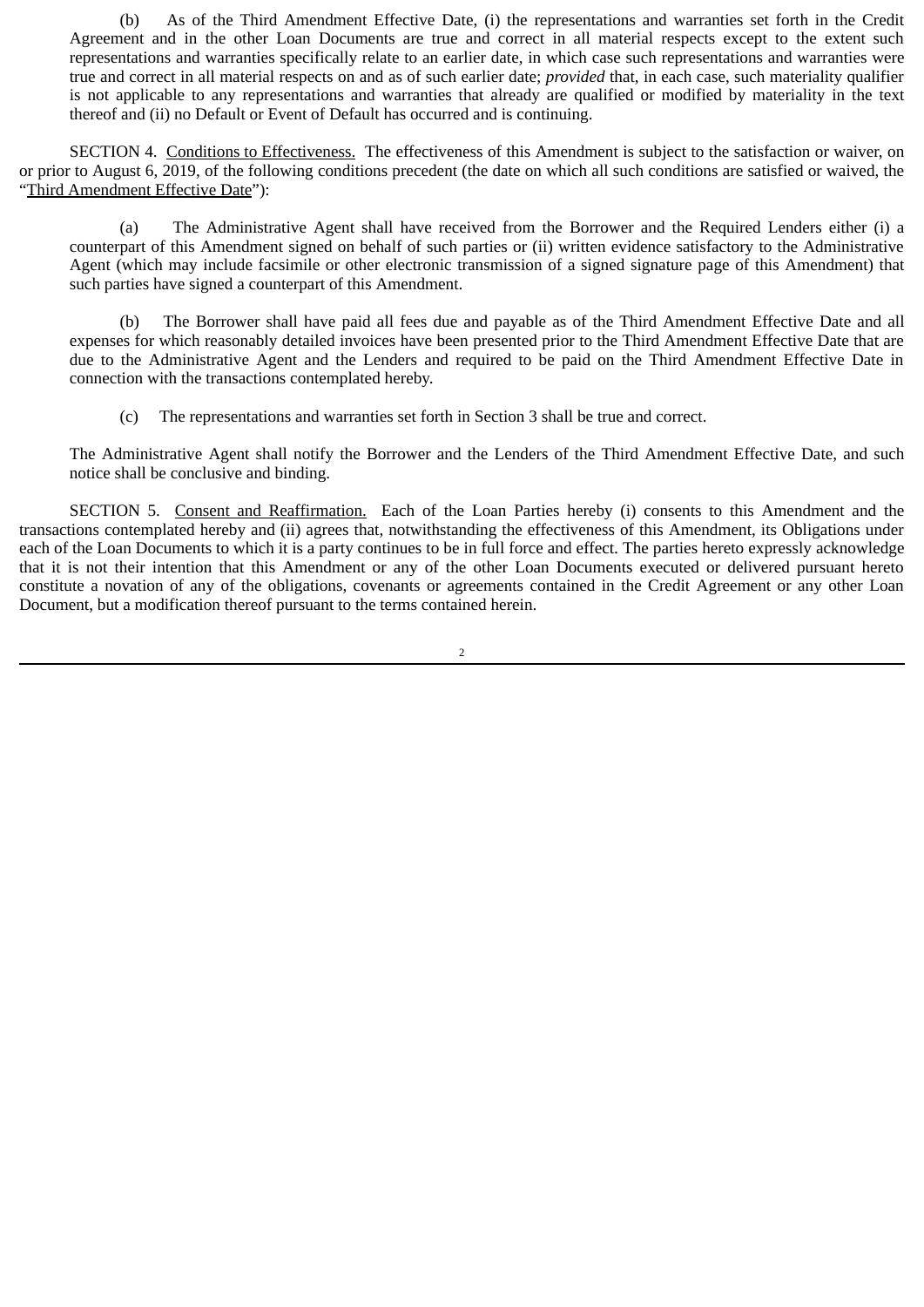SECTION 6. Loan Documents. This Amendment shall constitute a "Loan Document" for all purposes of the Credit Agreement and the other Loan Documents.

SECTION 7. Counterparts. This Amendment may be executed in counterparts (and by different parties hereto on different counterparts), each of which shall constitute an original, but all of which when taken together shall constitute a single contract. Delivery of an executed counterpart of a signature page of this Amendment by facsimile or other electronic transmission shall be as effective as delivery of an original executed counterpart of this Amendment.

SECTION 8. Governing Law. THIS AMENDMENT AND THE RIGHTS AND OBLIGATIONS OF THE PARTIES UNDER THIS AMENDMENT SHALL BE GOVERNED BY, AND CONSTRUED AND INTERPRETED IN ACCORDANCE WITH, THE LAW OF THE STATE OF NEW YORK.

SECTION 9. Headings. Section headings used herein are for convenience of reference only, are not part of this Amendment and shall not affect the construction of, or be taken into consideration in interpreting, this Amendment.

*[Remainder of page intentionally left blank]*

3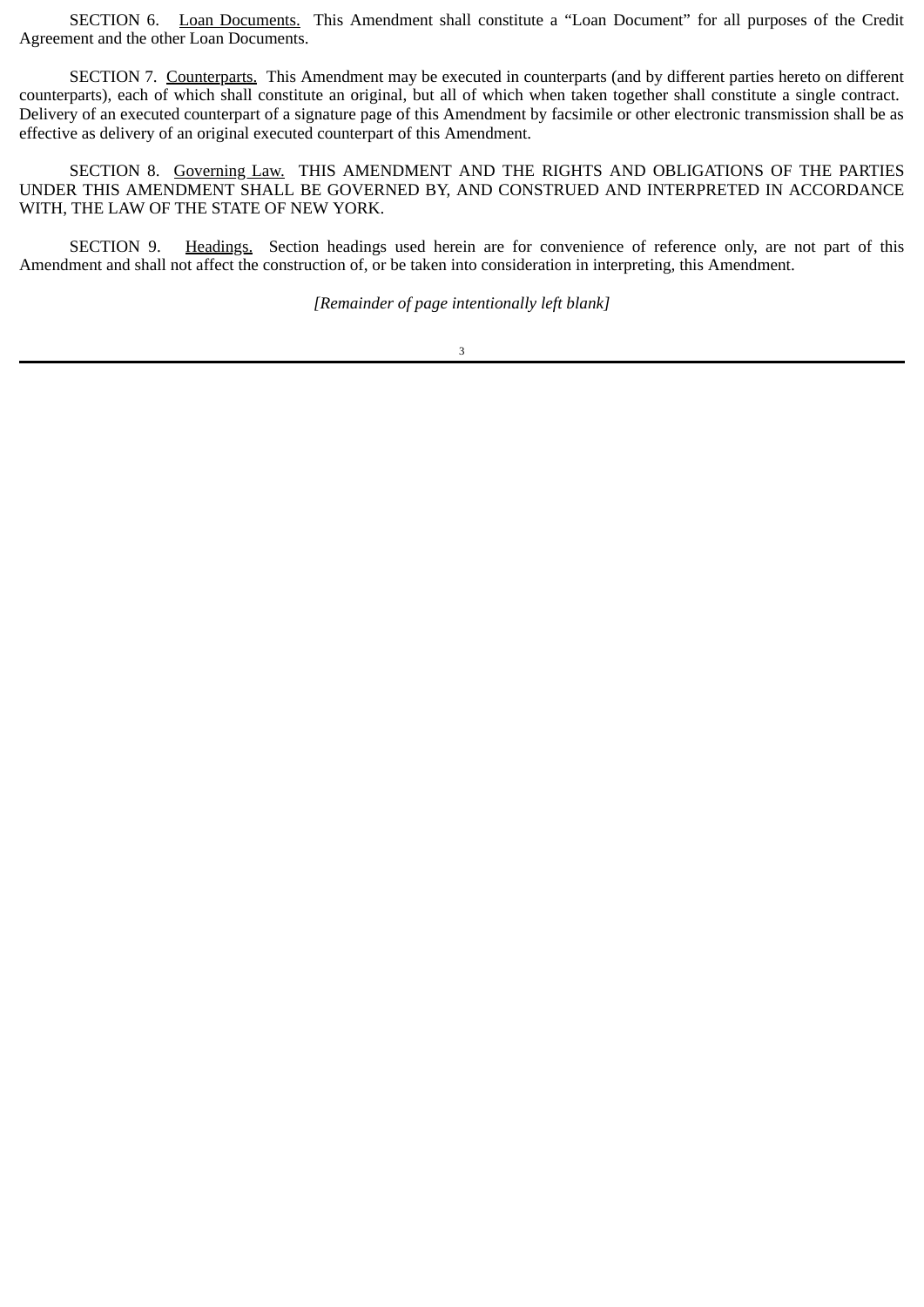IN WITNESS WHEREOF, the parties hereto have caused this Amendment to be duly executed by their respective authorized officers or representatives as of the day and year first above written.

> FORTRESS TRANSPORTATION AND INFRASTRUCTURE INVESTORS LLC,

as the Borrower

By: /s/ Joseph P. Adams Jr.

Name: Joseph P. Adams Jr. Title: Chief Executive Officer

FORTRESS WORLDWIDE TRANSPORTATION AND INFRASTRUCTURE GENERAL PARTNERSHIP,

BY ITS FORTRESS PARTNER FORTRESS WORLDWIDE TRANSPORTATION AND INFRASTRUCTURE MASTER GP LLC,

as a Grantor

By: /s/ Demetrios Tserpelis

Name: Demetrios Tserpelis Title: Authorized Signatory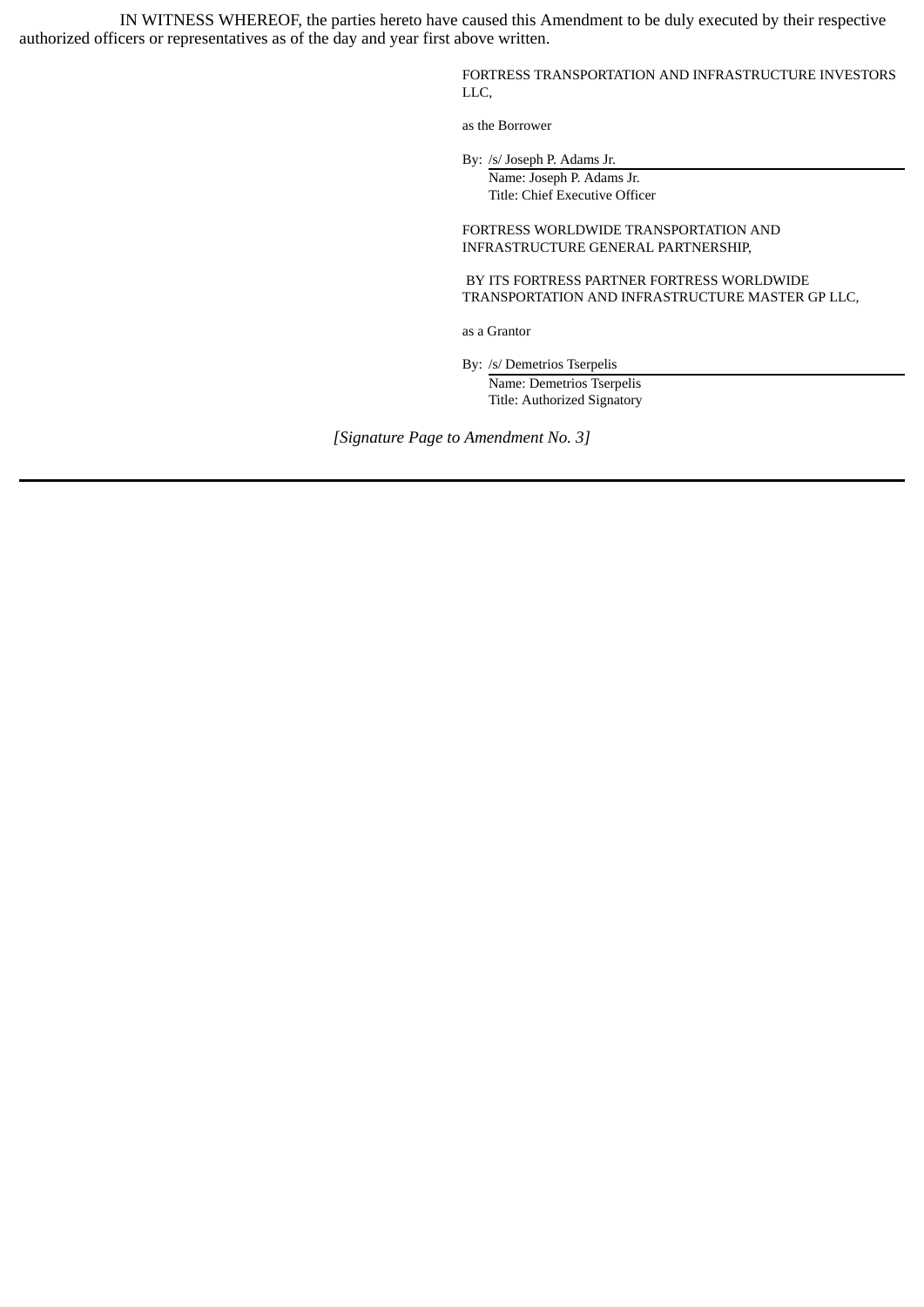JPMORGAN CHASE BANK, N.A., as Administrative Agent, a Lender and Issuing Bank

By: /s/ Cristina Caviness

Name: Cristina Caviness Title: Vice President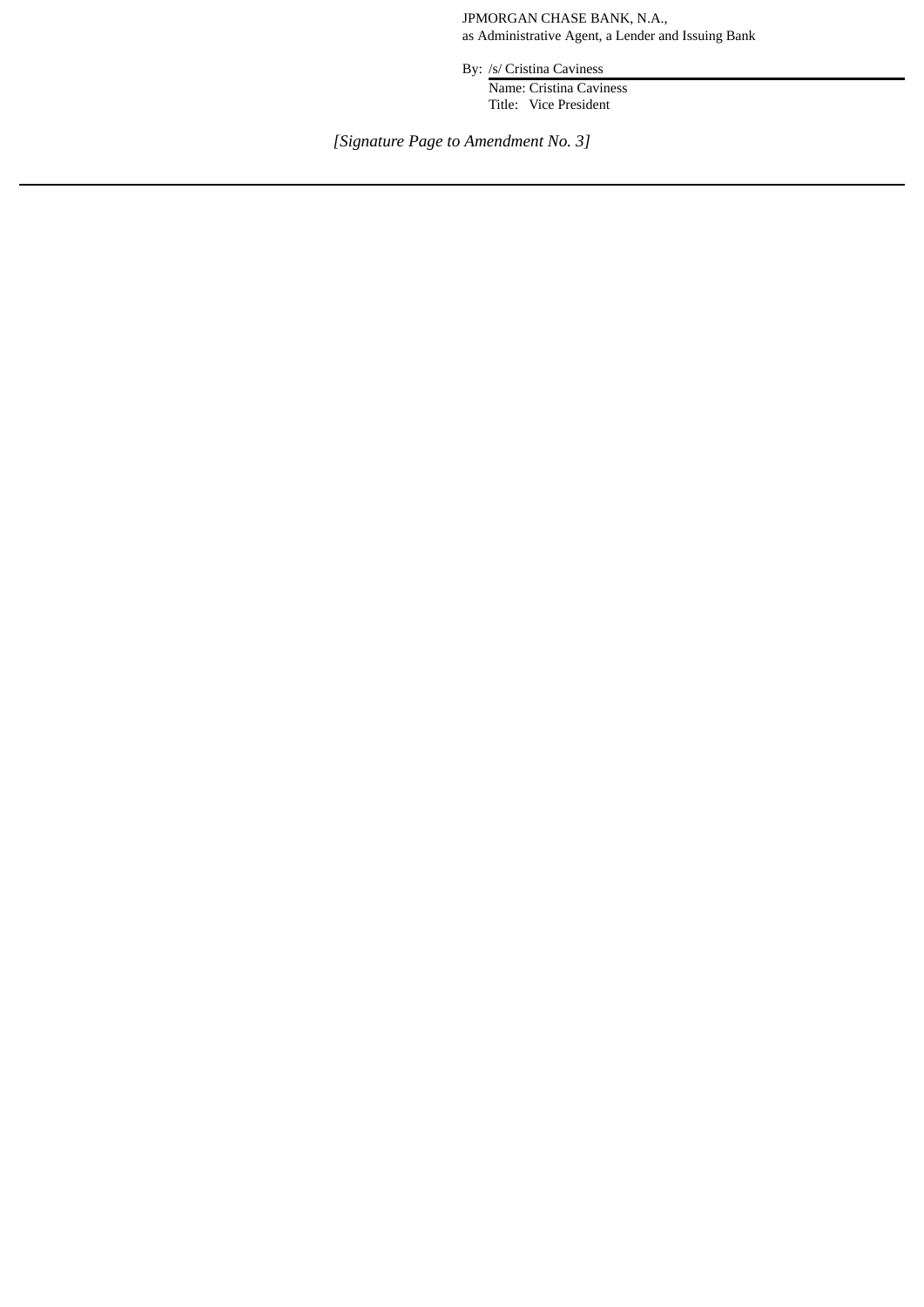BARCLAYS BANK PLC, as a Lender and Issuing Bank

By: /s/ Craig Malloy

Name: Craig Malloy Title: Director